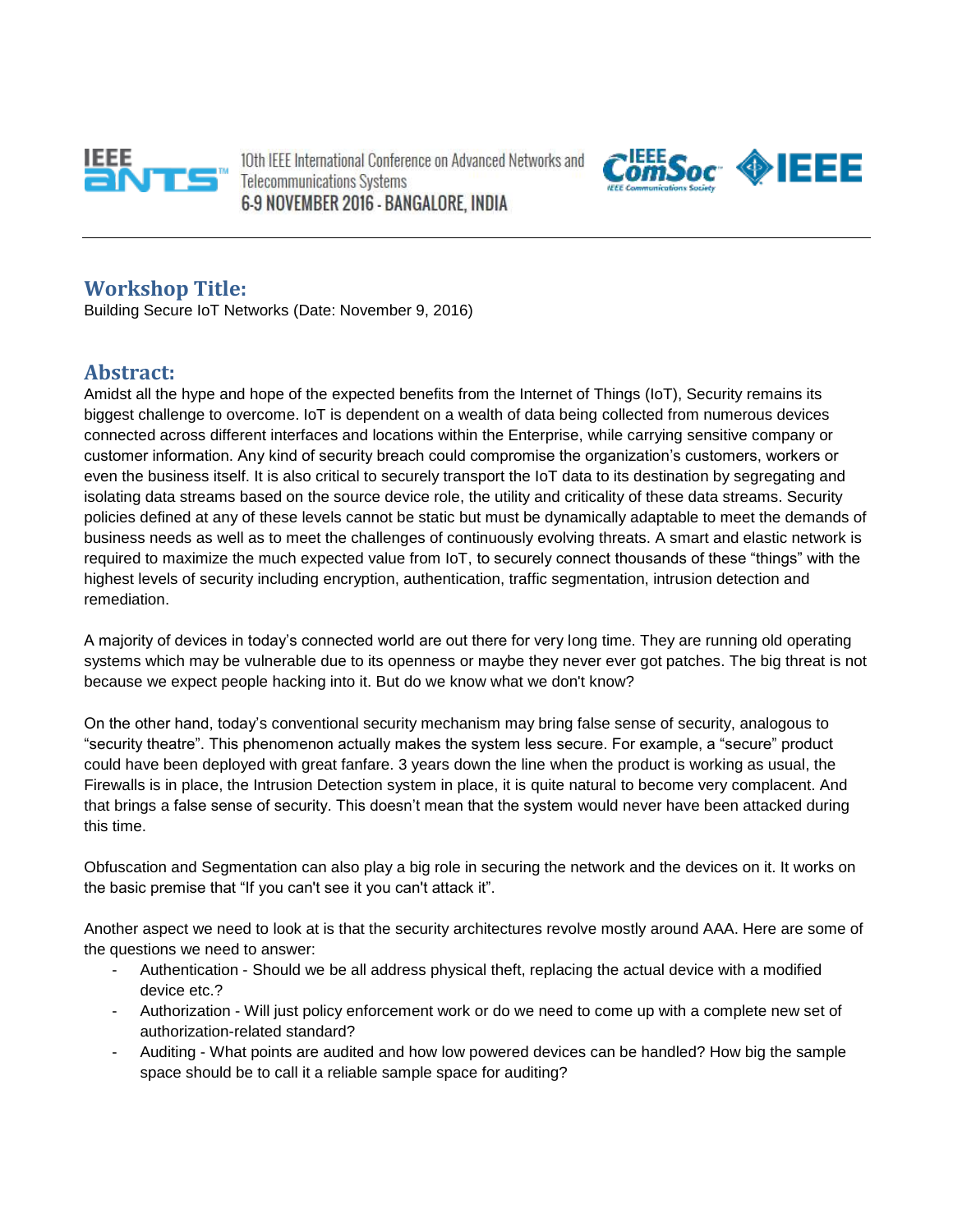These are few of the example scenarios where IoT devices and networks need to be secured:

- 1. Shared networks which need separation of user groups.
- 2. Shared network where sharing needs to be done between different companies/vendors and network segmentation becomes indispensable.
- 3. A network extended to another campus where the medium thorough which it is being extended is inherently insecure, e.g., the Internet.
- 4. IoT enabled devices which are on the move and re-connect to core network frequently either physically or by wireless access.
- 5. Securing the networks when there is inherent heterogeneity due to devices of diverse type, make and model, following different standards; some of these devices are legacy devices.
- 6. Security protocols we are trying to adopt/modify/reuse for IoT devices and network from the traditional protocols we use on our PCs connecting to internet are too bulky in terms of compute (and storage) and sometimes come up their own vulnerabilities. What security mechanism can be used in such scenarios?

This session looks at the above mentioned challenges and discusses the enabling technologies and standards. This is followed by discussion on how these standards are going to evolve and should evolve to take care of future needs to IoT networks. Any outstanding issues which are not solved by existing standards are also discussed.

# **Agenda**

## **Talks (60 minutes):**

**Talk 1:** The complexity of IoT World and Security Challenges

**Abstract:** The vision of Internet of Things (IoT) is to enable devices to collaborate with each other on the Internet. Multiple devices collaborating with each other have opened up various opportunities in multitude of areas. It has presented unique set of challenges in scaling the Internet, techniques for identification of the devices, power efficient algorithms and communication protocols. Always connected devices have access to private sensitive information and any breach in them is a huge security risk. The IoT systems are often composed of the complex hardware, software and middleware components making it a complex system to manage and secure.

**Speaker:** Varun M Tayur, Software Developer, Avaya



Varun M Tayur is a software developer with 9 years of experience working on Software Defined Networks (SDN) and Network Management Systems (NMS). He has 5 research publications in the area of IoT – Interoperability. He is pursuing PhD in "Semantic methods for interoperable and dynamic workflow composition in IoT". He has 4 Applications published on the Android Play Store. His areas of interest include IoT, Cloud, SDN & Android

**Talk 2:** IoT Device Security

**Abstract:** Devices across verticals such as Utilities, Industrial , Home Automation, Automobiles and Healthcare are getting smarter with connectivity (Cellular/BT/BTLE/WIFI/NFC/RFID etc.) becoming an integral part. These devices are being exposed to increased vulnerability across connectivity interfaces. Product manufacturers, suppliers and end users are responsible to protect their data, interfaces against un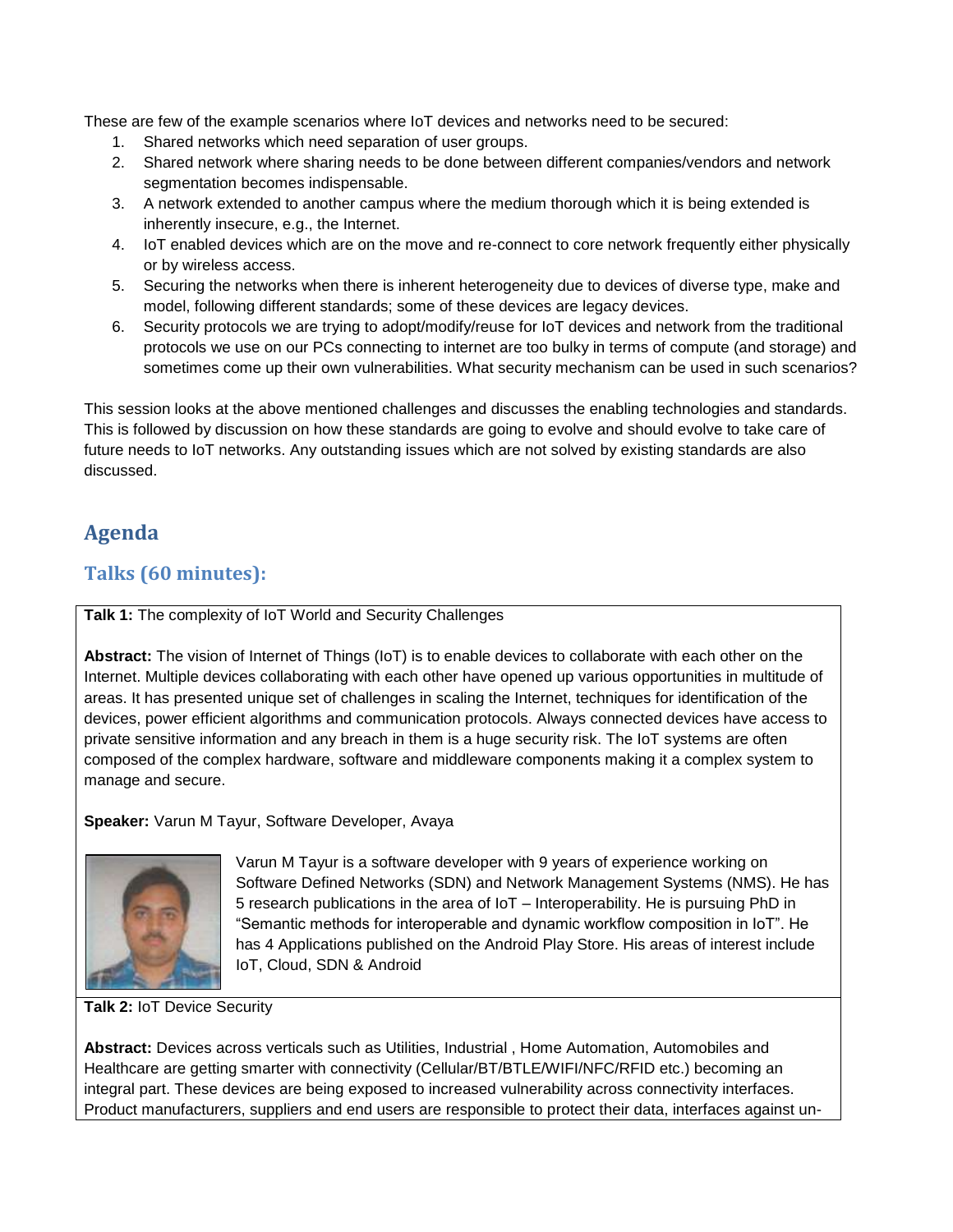authorized access and attacks.

There is need to develop Security validation platform with capability to test, analyze and report vulnerabilities arising from connectivity interfaces of endpoints. Comprehensive assessment of wireless and wireline connectivity interfaces enabling OEM's/Tier 1/vendor assets to be hardened and secured against real-world attacks.

**Speaker:** Vijayakumar Kabbin, Technology Practice Head, IoT Initiatives, Wipro Technologies



Vijayakumar Kabbin is the General Manager for Embedded products design and Internet of Things in Wipro Technologies. He is instrumental in driving several Internet of Things (IoT) solutions for Industrial & smart city customers. He is also responsible for building computer vision systems using Deep Learning, helping Autonomous car, Smart Drone and Cobotics solutions.

Wipro is a global leader in Engineering R&D services with solutions for manufacturing, media, telecom, technology, healthcare, energy & utilities, banking and retail industries.

Before taking over Embedded and IoT, Kabbin was the head of Industrial Automation and Internet of Things in 2014. Previously he was handling Global delivery for Embedded Group which included portfolio of services spanning Automotive, Consumer Electronics, Mobile and Medical devices and Industrial Automation in a global delivery model.

Kabbin is also a certified Six Sigma black belt and carries vast experience in application of Six Sigma and Lean methodologies for software in delivery.

Kabbin has an experience of over 25 years in the IT industry. He joined Wipro as a campus recruit in 1987 and has held various responsibilities in R&D, Engineering, customer support, sales, marketing and business management.

Kabbin holds a bachelor degree in Electronics and Communications Engineering from University of Mysore and EGMP from Indian Institute of Management, Bangalore.

**Talk 3:** IEEE Security Standards which can be applied to IoT

**Abstract:** This talk briefly discusses the standards which can be applied IoT. This includes already established standards and standards in the works. Few of the standards and technologies which will be discussed area listed below:

- IEEE 802.1x Port-Based Authentication (Fingerprinting)
- IEEE 802.1Qcj Automatic Attachment to Provider Backbone Bridging (PBB) services
- IEEE 802.1aq Shortest Path Bridging
	- Tunneling GRE, VXLAN, Hyper Segmentation, etc.



**Speaker:** Nishant Krishna, Software Architect, Avaya

Nishant is a Software Architect, Innovator and Inventor with 16 years of experience working on Network Management Systems (NMS), Cloud and Virtualization, Software-Defined Network (SDN) and Internet of Things (IoT) technologies. Nishant has 1 patent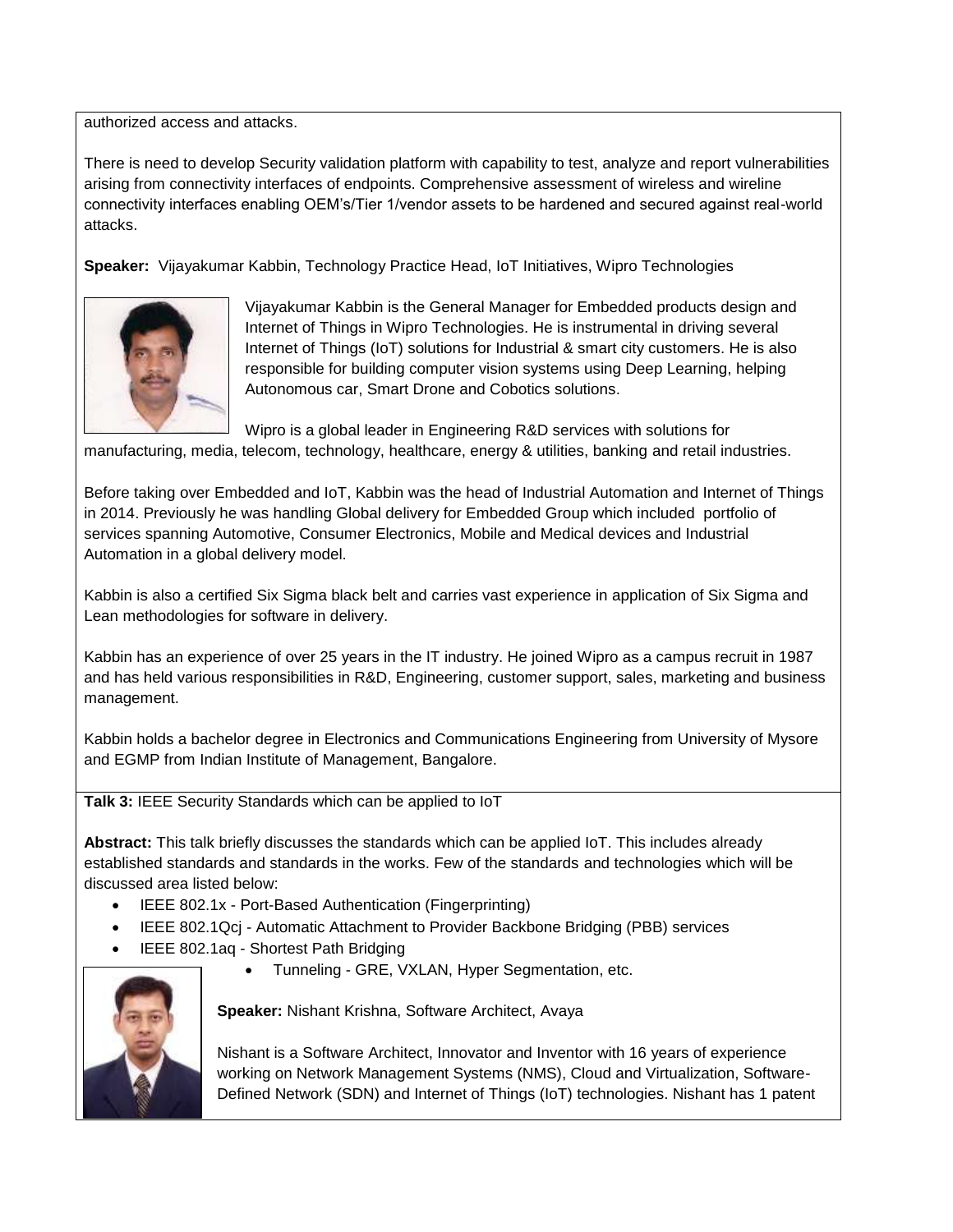granted and 6 patents filed/pending with US Patent Office in the areas of Network Management Systems, Cloud, Virtualization and SDN Technologies. He participates actively in User Experience (UX) and Wireframing related activities. He is an active member and contributor to numerous technical meetups. He is also a contributor to IEEE conferences and standards, and is a member of subcommittee working on defining standards for IoT and Smart Cities.

His areas of interest include Cloud and Virtualization, SDN, IoT, UX, User Interfaces, Network Security, Cryptography, public speaking and latest tech and gadgets.

Nishant has a Master of Science (MS) in Software Engineering degree from BITS, Pilani, along with many technical certifications.

## **Panel Discussion (30 minutes)**

**Theme:** Building Secure IoT Networks – Challenges and Solutions

**Panel discussion chair:** Nishant Krishna

**Panelists:**

**Sashank Dara,** Cyber Security Technologist, Security Evangelist and Technical Leader, Cisco



Sashank is a Cyber Security Technologist, Security Evangelist and Technical Leader at Cisco. Sashank has 13 years of industry experience in the areas of Cyber Security and Privacy and has completed M.S from IIIT-Bangalore. Sashank is a prolific speaker and author of 5 US Patents and received numerous corporate awards for security advocacy and technology Innovation. Sashank also published around dozen papers at major conferences out of which he also received Best Research Paper @ IEEE CCEM (2015). He is passionate about research and innovation, especially in the domain of security and

privacy, and has great enthusiasm for the use of technology as a tool to transform and benefit society.

#### **Seema Sirivara,** Product Manager, Avaya



Seema Sirivara has 18+ years of experience in the networking Industry and currently works as Senior Product Manager at Avaya, India. In her role as Product Manager, she is responsible for defining new Products and Features in the Campus and Data Center Ethernet Switching segment and also responsible for defining a successful Go To Market Strategy.

Prior to working at Avaya, she worked at Infosys where held the role of Lead Designer for several Data Networking products in both the Carrier and Enterprise space across multiple vendors and was responsible for design and implementation of key features and

functionalities on routers and switches in both the Wired and Carrier Wireless Space.

**Ajit Jha,** Delivery Head M2M & IoT, L&T Technology Services Ltd.